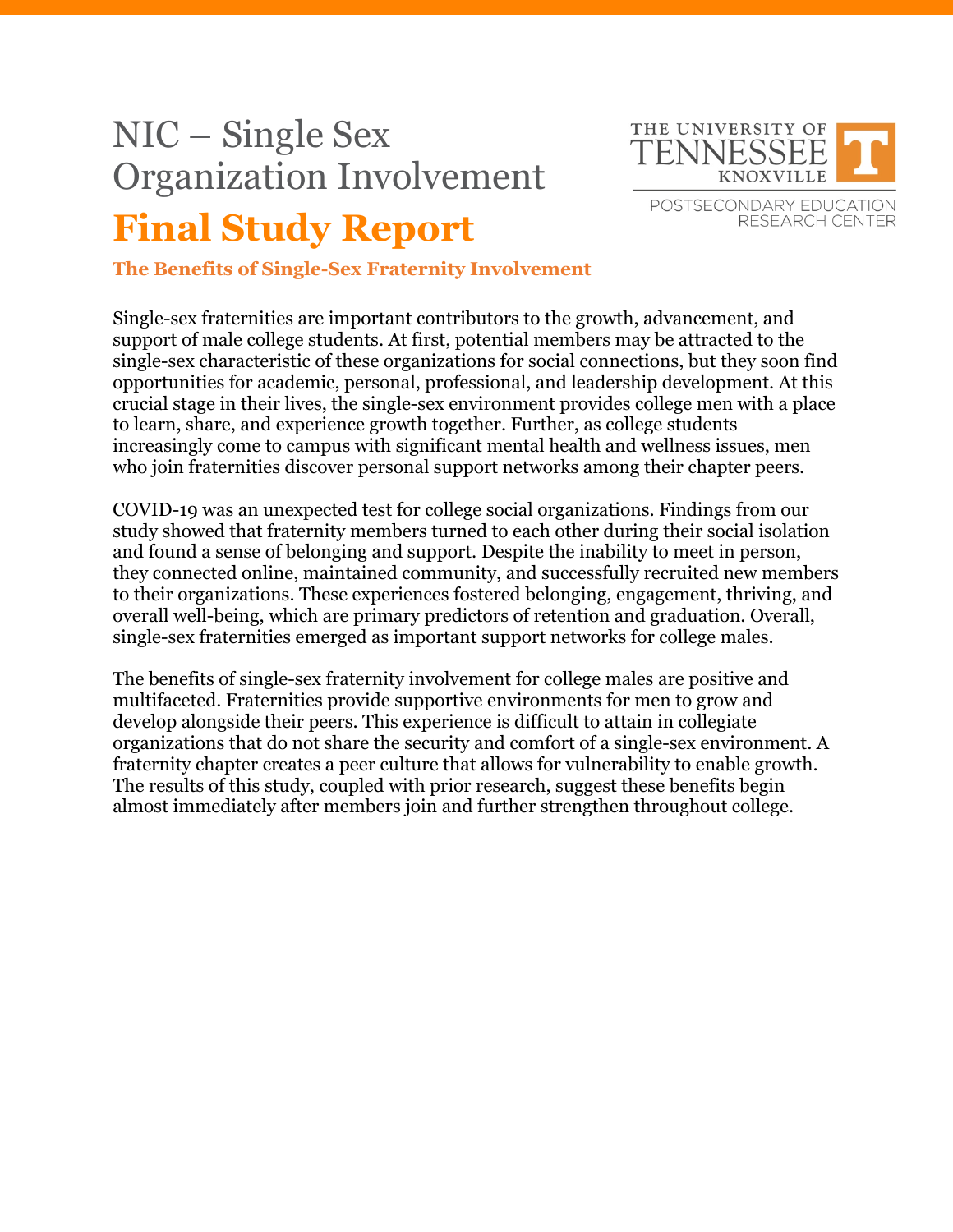## **Summary Study Results**

- According to published research, single-sex fraternity involvement results in:
	- o Positive academic outcomes, higher campus involvement and sense of belonging, leading to higher levels of retention and graduation.
	- o Enhanced leadership and growth in areas of identity development such as social responsibility, racial/ethnic identity (among cultural mission-based groups), and spirituality.
- According to focus group research, single-sex fraternity involvement results in:
	- o Opportunities for male-bonding, comradery, and male friendships that many participants indicated they had not experienced prior to joining.
	- o Safe spaces for difficult conversations to take place, especially about personal issues such as relationships, family, and mental health struggles.
- According to survey research, single-sex fraternity involvement results in:
	- o Strong satisfaction with the overall student experience and connection to campus, including high intentions to persist to graduation.
	- $\circ$  Opportunities for leadership development and high leadership confidence.
	- o Strong agreement on respect for individuals and differences of opinion.
	- o Comfort in having difficult discussions in the fraternity environment, including social/racial injustice, culture and mental health and well-being.
	- o Support for many spiritual practices and beliefs.
	- o Willingness to reach out to chapter members for mental health and wellness support before family, other peers, and professionals.
- According to mental health and wellness research, single-sex fraternity involvement results in:
	- o Higher psychological well-being scores among fraternity members  $(M=45.22, SD=8.052)$  than unaffiliated male peers  $(M=43.22, SD=8.912)$ .
	- o Lower depression scores among fraternity members  $(M=7.400, SD=5.666)$ than unaffiliated male peers (M=7.750, SD=6.197).
	- o Higher agreement about strong campus support systems among fraternity members (M=4.360, SD=1.140) than unaffiliated male peers (M=4.210, SD=1.148).
- According to COVID-19 survey research, single-sex fraternity involvement results in:
	- o High perceptions of academic, social, and personal support from peers.
	- o High overall self-rating of health and wellness (very good or excellent).
	- o High levels of satisfaction with their fraternity engagement, including peer connection, overall fraternity experience, and sense of belonging.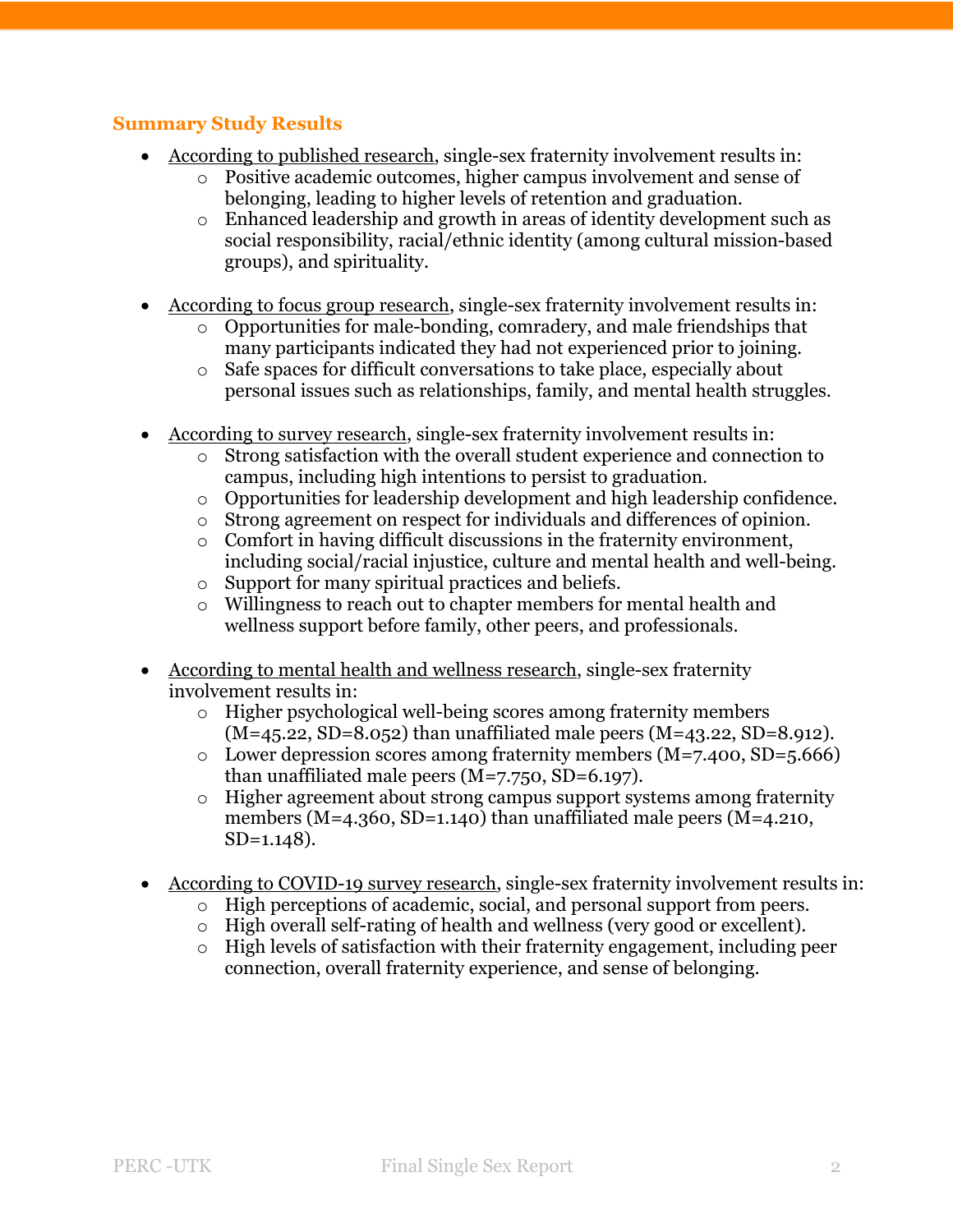## **Key Statistics and Quotations**

- 83% of members demonstrated increased confidence levels in leadership skills
- 88% of members indicated comfort in voicing disapproval if members engage in inappropriate behavior
- 91% of members reported that their fraternity cares about the spiritual development of its members
- 91% of members agreed that their fraternity respects unique differences among members and that their fraternity welcomes culturally different viewpoints
- 84% of members felt comfortable talking openly about racial and social issues with fraternity members
- 79% of members stated that they have been exposed to diverse opinions, cultures, and values in their fraternity
- 71% of members agreed that their fraternity encourages members to examine biases and prejudices
- 78% of members reported excellent to good mental health and well-being
- 59% of members experienced more than average or tremendous stress levels in 2021; most common issues were feeling overwhelmed (78%) and anxiety (48%)
- 81% of members sought help from other fraternity members when needed

"(My fraternity) has given me a sense of direction and purpose in my life."

"My fraternity has helped me grow in confidence and maturity throughout college."

"My fraternity contributes greatly to my sense of community and belonging on campus and has enhanced every aspect of my college experience."

"My fraternity has helped me grow in my leadership skills and as a man."

"(My fraternity) has allowed me to grow as an individual and garner confidence and leadership skills."

"I believe my fraternity chapter has greatly improved my social, mental, academic, spiritual, and physical well-being while in college."

"I find that it's difficult to have the same level of emotional connection outside of the fraternity. Like other friendships outside of it feel much more surface level and there's a lower level of trust...there's definitely a depth that is harder to find..."

"As I felt myself struggling with my academics and my social life, I reached out to my academics chair and other brothers in order to find someone to speak to about my issues. Each of my brothers listened to me and gave me solid advice. Since then, I have stabilized my mental health because of my brothers."